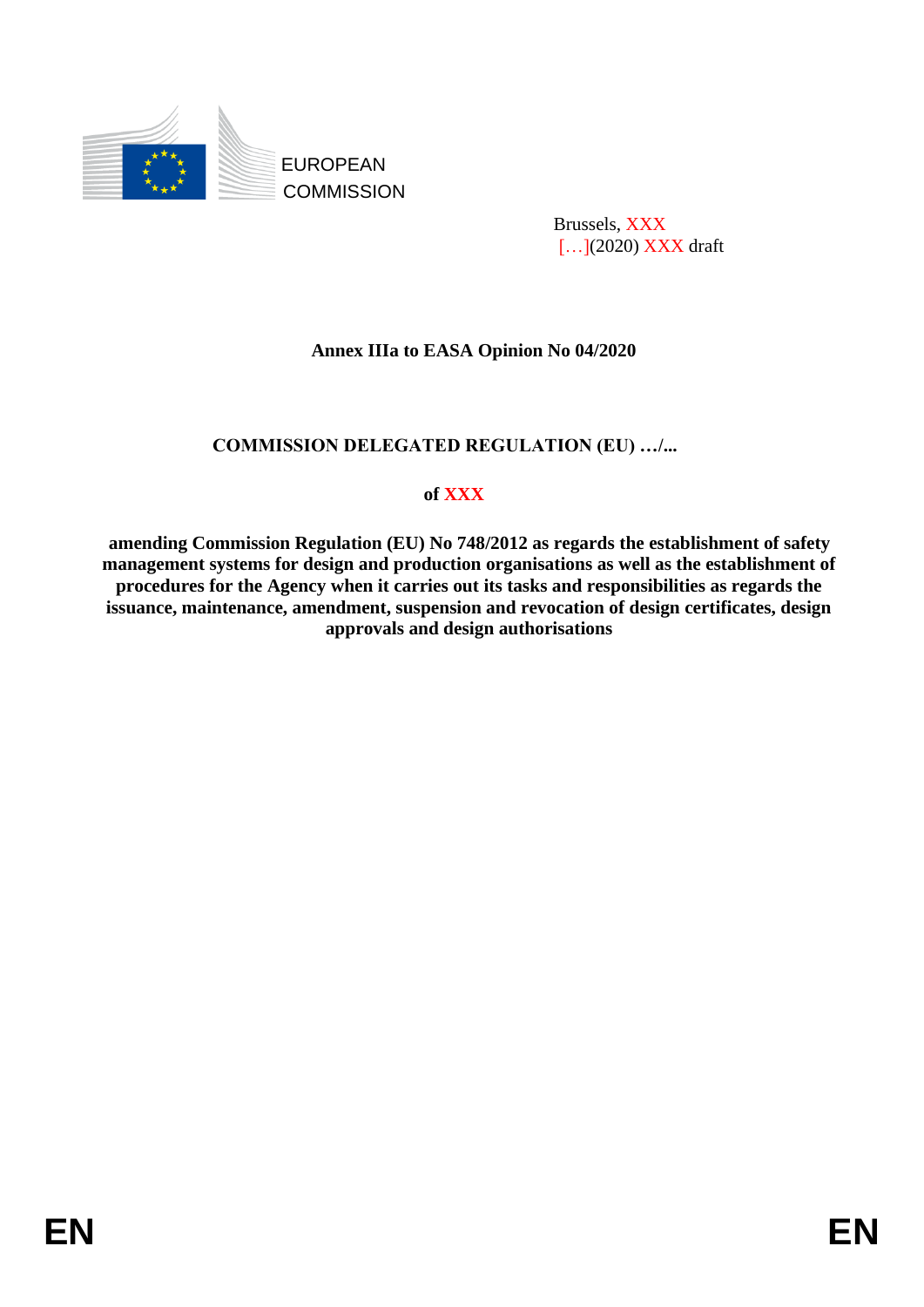# **EXPLANATORY MEMORANDUM**

## **1. CONTEXT OF THE DELEGATED ACT**

At the end of 2013, ICAO published the first edition of Annex 19 'Safety Management' (referred to as 'ICAO Annex 19'). Later, in 2016, ICAO published the second edition of Annex 19. According to Annex 19, the use of a safety management system (SMS) is foreseen for design, production and maintenance organisations.

In addition, Annex II 'Essential requirements for airworthiness' to Regulation (EU) 2018/1139 explicitly calls for design, production and maintenance organisations to implement and maintain a management system (MS), including the management of safety risks, and aim for the continuous improvement of that system supported by the establishment of an occurrencereporting system.

For design and production organisations, Commission Regulation (EU) No 748/2012 already includes organisational requirements that cover some safety management aspects, but the Standards and Recommended Practices (SARPs) from ICAO Annex 19 are regards safety management are not consistently implemented and fully transposed for these organisations into the EU regulatory framework.

# **2. CONSULTATIONS PRIOR TO THE ADOPTION OF THE ACT**

In accordance with Article 128(4) of Regulation (EU) 2018/1139, before adopting a delegated act, the Commission shall consult experts designated by each Member State in accordance with the principles laid down in the Interinstitutional Agreement of 13 April 2016 on Better Law-Making. The present draft delegated act was presented to the Air Safety experts group, which includes representatives from the Member States, at its meeting on […]. The present draft delegated act is based on EASA Opinion No 04/2020 whose contents had been publicly consulted through Notice of Proposed Amendment (NPA) 2019-05 'Embodiment of safety management system (SMS) requirements into Part-145 and Part 21' (RMT.0251 — Phase II), published by EASA on 17 April 2019.

### **3. LEGAL ELEMENTS OF THE DELEGATED ACT**

Articles 19 and 62(13) of Regulation (EU) 2018/1139 empower the Commission to adopt delegated acts, in accordance with Article 128 of that Regulation, laying down detailed rules with regard to the necessary features and functionalities related to the airworthiness of aircraft.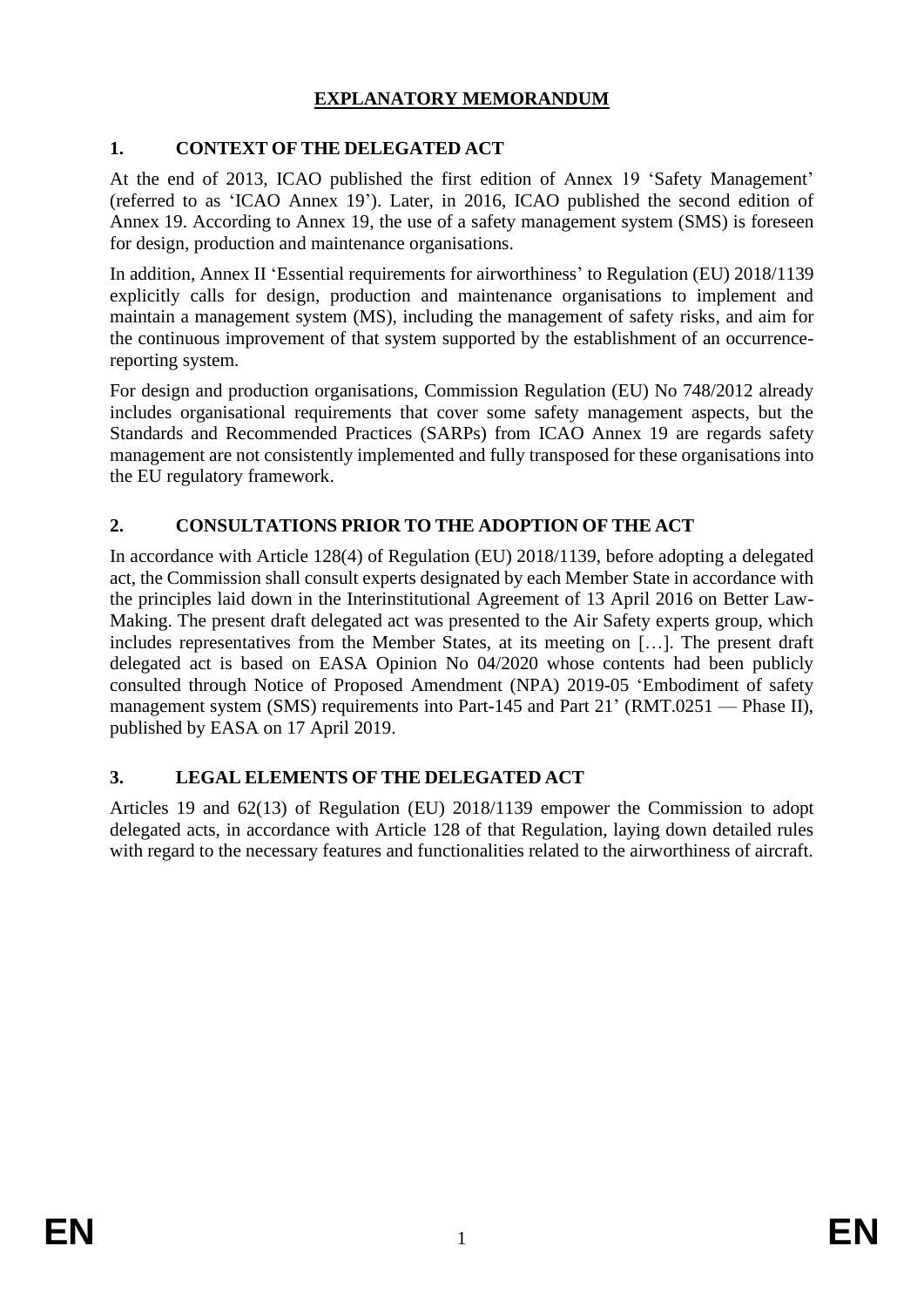#### **COMMISSION DELEGATED REGULATION (EU) …/...**

#### **of XXX**

**amending Commission Regulation (EU) No 748/2012 as regards the establishment of safety management systems for design and production organisations as well as the establishment of procedures for the Agency when it carries out its tasks and responsibilities as regards the issuance, maintenance, amendment, suspension and revocation of design certificates, design approvals and design authorisations**

#### THE EUROPEAN COMMISSION,

Having regard to the Treaty on the Functioning of the European Union,

Having regard to Regulation (EU) 2018/1139 of the European Parliament and of the Council of 4 July 2018 on common rules in the field of civil aviation and establishing a European Union Aviation Safety Agency, and amending Regulations (EC) No 2111/2005, (EC) No 1008/2008, (EU) No 996/2010, (EU) No 376/2014 and Directives 2014/30/EU and 2014/53/EU of the European Parliament and of the Council, and repealing Regulations (EC) No 552/2004 and (EC) No 216/2008 of the European Parliament and of the Council and Council Regulation (EEC) No  $3922/91$  (1), and in particular Articles 19(1) and  $62(13)$  thereof,

Whereas:

- (1) Commission Regulation (EU) No  $748/2012$  (<sup>2</sup>) lays down the requirements for the design and production of civil aircraft as well as engines, propellers and parts to be installed therein.
- (2) In accordance with Annex II 'Essential requirements for airworthiness' to Regulation (EU) 2018/1139, approved design and production organisations should implement and maintain a management system, appropriate to the type of their activities, to ensure compliance with the essential requirements for airworthiness, manage safety risks and aim for the continuous improvement of that system.
- (3) In accordance with Annex 19 'Safety Management' to the Chicago Convention, the European Union Member States and the European Union Aviation Safety Agency should require approved organisations that design and produce civil aircraft, as well as engines, propellers and parts to be installed therein, to implement a safety management system appropriate to the type of activity undertaken by the organisation and to its size.
- (4) Commission Regulation (EU) No 748/2012 already requires approved design and production organisations to comply with some elements of the management system; however, this management system does not completely cover the Standards and Recommended Practices (SARPs) for such a safety management system established in Annex 19 to the Chicago Convention. Therefore, the missing elements of the management system should be added to the existing requirements.

 $(^1$ ) OJ L 212, 22.08.2018, p. 1.

 $($ <sup>2</sup> ) Commission Regulation (EU) No 748/2012 of 3 August 2012 laying down implementing rules for the airworthiness and environmental certification of aircraft and related products, parts and appliances, as well as for the certification of design and production organisations (OJ L 224, 21.8.2012, p. 1).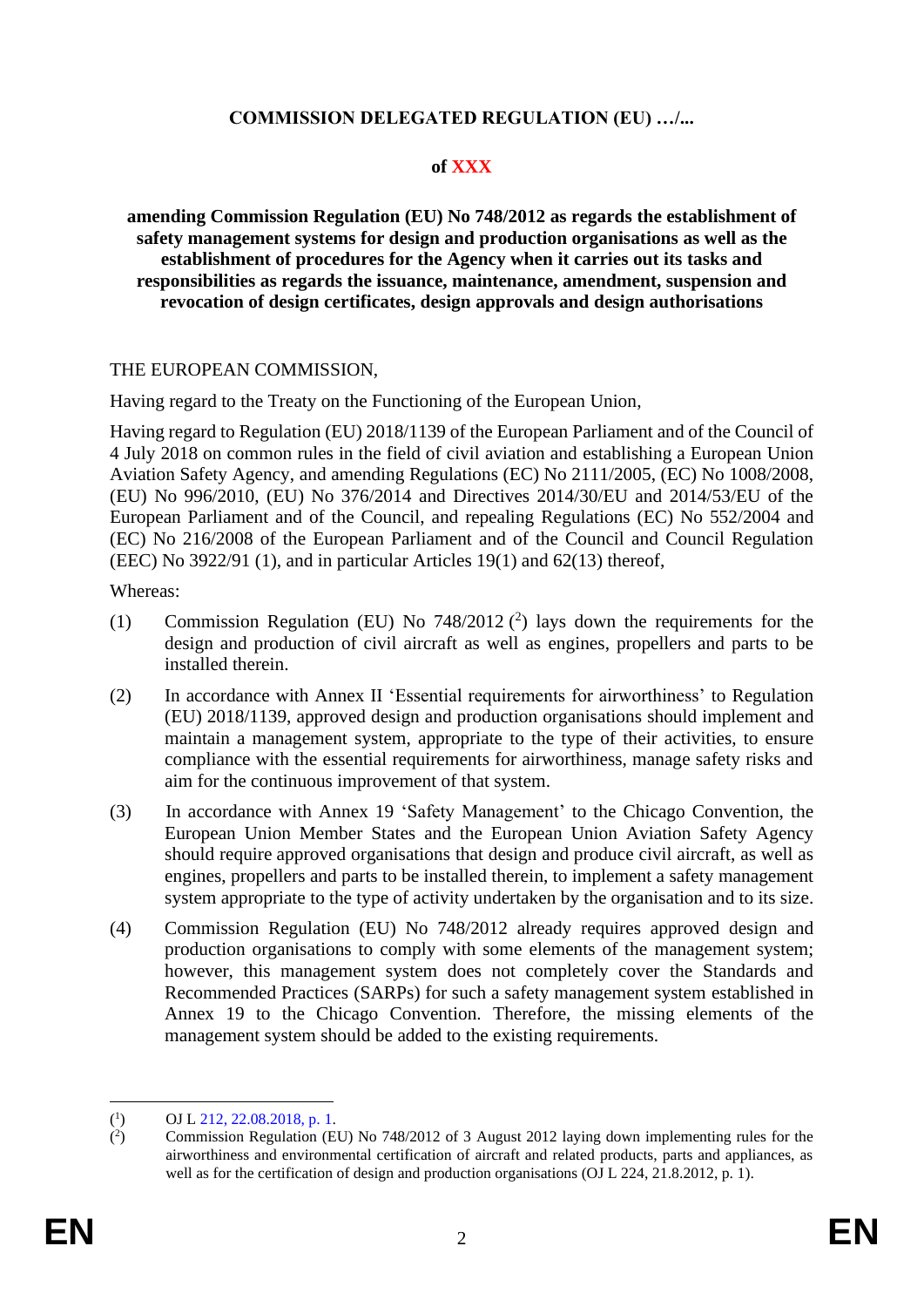- (5) In order to ensure a proportionate implementation as well as consistency with the approach used for continuing airworthiness organisations operating in the general aviation domain, design and production organisations, for which an approval is not mandatory according to Commission Regulation (EU) No 748/2012, should not be required to comply with all the elements of the management system.
- (6) All organisations, including those that have their principal place of business outside the European Union, when they design and produce products and parts in accordance with Commission Regulation (EU) No 748/2012, are already required to establish a mandatory and voluntary occurrence-reporting system. However, Regulation (EU) No 748/2012 should be amended to ensure that this occurrence-reporting system is aligned with the principles of Regulation (EU) No  $376/2014$  ( $3$ ).
- (7) In addition, the requirements for the European Union Aviation Safety Agency with regard to the tasks related to design certification, oversight and enforcement should be amended.
- (8) A sufficient transition period should be provided for approved design organisations to ensure their compliance with the new rules and procedures introduced by this Regulation.
- (9) The measures provided for in this Regulation are based on Opinion No  $04/2020$  (<sup>4</sup>), issued by the European Union Aviation Safety Agency in accordance with Article 76(1) of Regulation (EU) 2018/1139.
- (10) Commission Regulation (EU) No 748/2012 should therefore be amended,

HAS ADOPTED THIS REGULATION:

# *Article 1*

Commission Regulation (EU) No 748/2012 is amended as follows:

- (1) in Article 8, the following paragraph 4 is added:
	- '4. By way of derogation from points 21.B.433(d)(1) and (d)(2) of Annex I (Part 21), a design organisation that holds a design organisation approval certificate may correct any findings of non-compliance related to point 21.A.239(c) until [*OP please insert date: 2 years after the applicability date*]. If after [*OP please insert date: 2 years after the applicability date*] the organisation has not closed these findings, the Agency shall revoke, limit or suspend in whole or in part the approval certificate.'

### *Article 2*

Annex I (Part 21) to Regulation (EU) No 748/2012 is amended in accordance with Annex I to this Regulation.

 $(3)$ ) Regulation (EU) No 376/2014 of the European Parliament and of the Council of 3 April 2014 on the reporting, analysis and follow-up of occurrences in civil aviation, amending Regulation (EU) No 996/2010 of the European Parliament and of the Council and repealing Directive 2003/42/EC of the European Parliament and of the Council and Commission Regulations (EC) No 1321/2007 and (EC) No 1330/2007 (OJ L 122, 24.4.2014, p. 18).

 $($ <sup>4</sup> ) https://www.easa.europa.eu/document-library/opinions